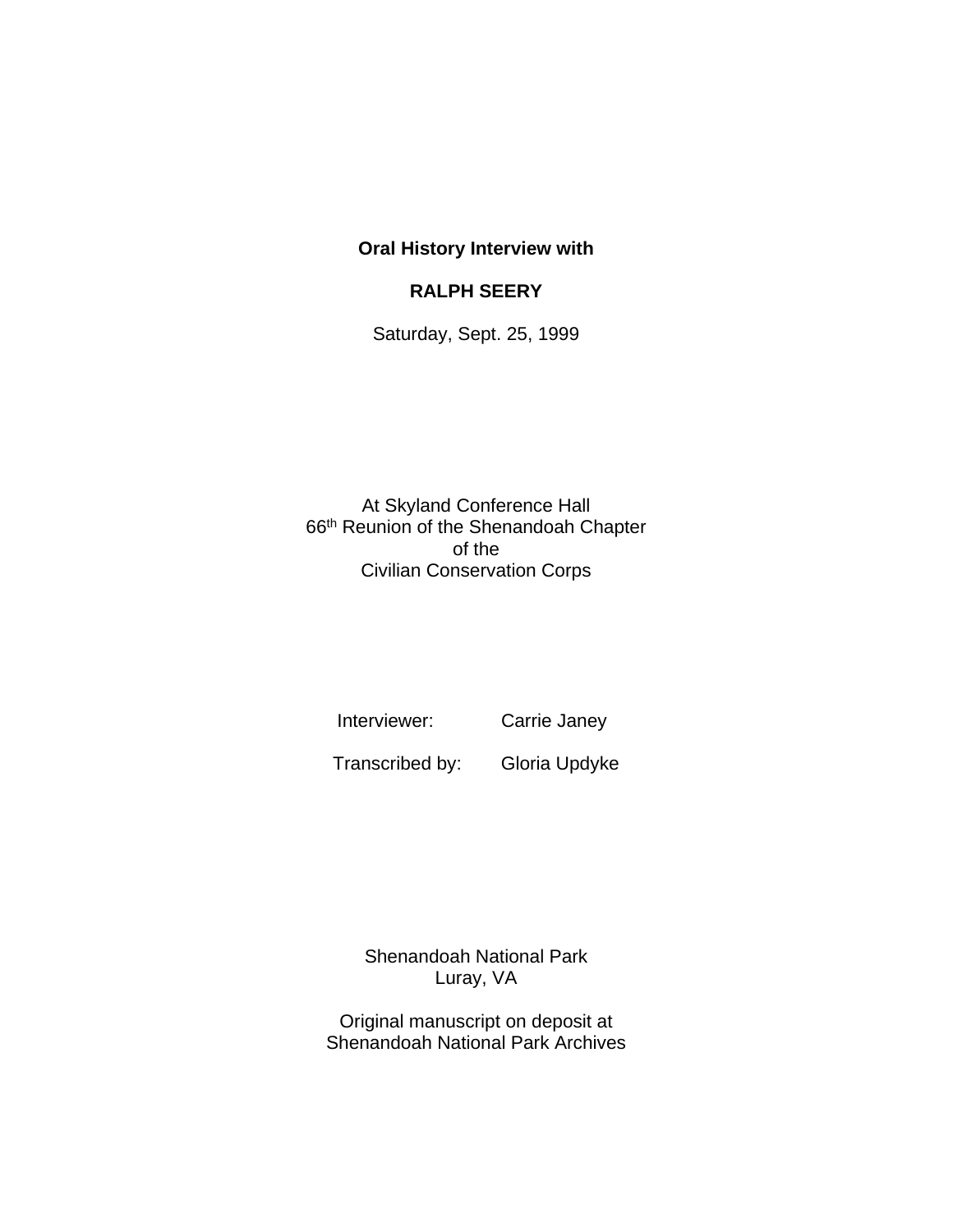## **INDEX**

| <b>Batmen</b><br><b>Big Meadows</b><br>Boston, MA<br>Camp 2, Big Meadows<br>Casian, A.<br>CCC                                                                                                                                                                                                                                                                | <u>page</u><br>9<br>1<br>1<br>9<br>6,9                                                    |
|--------------------------------------------------------------------------------------------------------------------------------------------------------------------------------------------------------------------------------------------------------------------------------------------------------------------------------------------------------------|-------------------------------------------------------------------------------------------|
| Barracks, built by<br><b>Bathing facilities</b><br><b>Bunks</b><br>Doing it again<br>Finding out about<br>Leaving<br>Supervision, army vs. park service<br><b>Tents</b>                                                                                                                                                                                      | $\overline{\mathbf{c}}$<br>$\frac{1}{2}$ , 4<br>2<br>5<br>1<br>5<br>2,3<br>1<br>4         |
| Water supply<br>Childress, Pete<br>Danville, VA<br>Elkton, VA<br>Fire, Main Street, Luray<br>Fredricksburg, VA<br><b>Fort Monroe</b><br>Fort Riley, KS<br>Garth, Mr.<br><b>Great Depression</b><br>Gritta, Lou<br>Hoovers' Camp<br>Locksley, Aaron<br>Lohr, Troy<br>Luray<br>Lynchburg, VA<br>Military service<br>Milking cow<br><b>Petits</b><br>Recreation | 6<br>9<br>1<br>10<br>4<br>1<br>5<br>3,8<br>1<br>7<br>7<br>6<br>9<br>9<br>9<br>5<br>8<br>8 |
| Boxing matches<br>Football, getting shoes<br>Weekend entertainment<br>Moonshine, pouring out<br>Reunion, origins<br>Richmond<br>Roanoke, VA<br><b>Stanley</b><br>Tunnel, Mary's Rock                                                                                                                                                                         | 4,7<br>4<br>3<br>6<br>9<br>9<br>$\begin{array}{c} 9 \\ 3 \\ 3 \end{array}$                |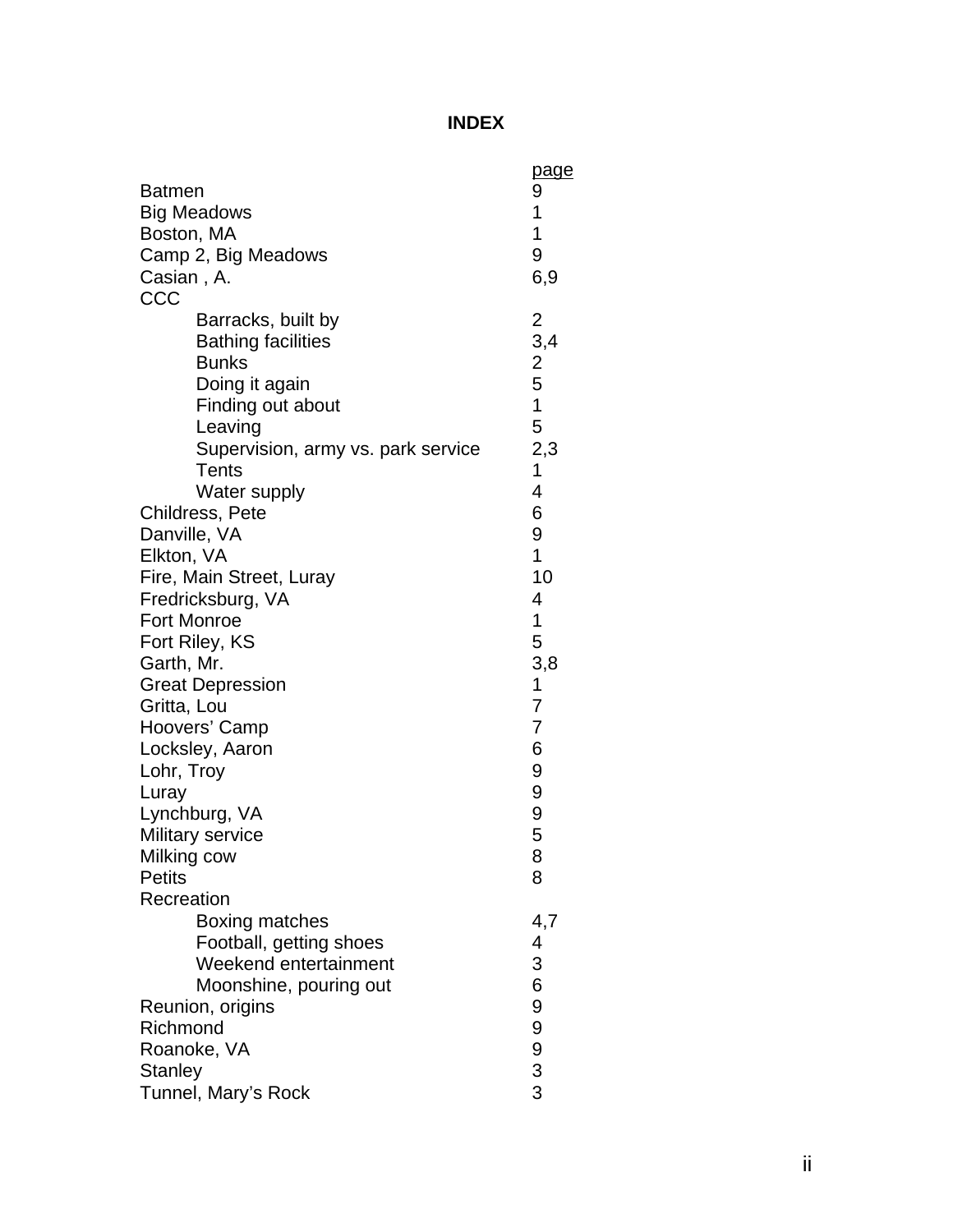| Virginia               |                |
|------------------------|----------------|
| Wagonwheel, restaurant | 9              |
| Weakleys               | 8              |
| Work                   |                |
| Gooseberries           | 2              |
| Road crew              | $\overline{2}$ |
| Work after CCC         | 5              |
| Yosemite               | ิค             |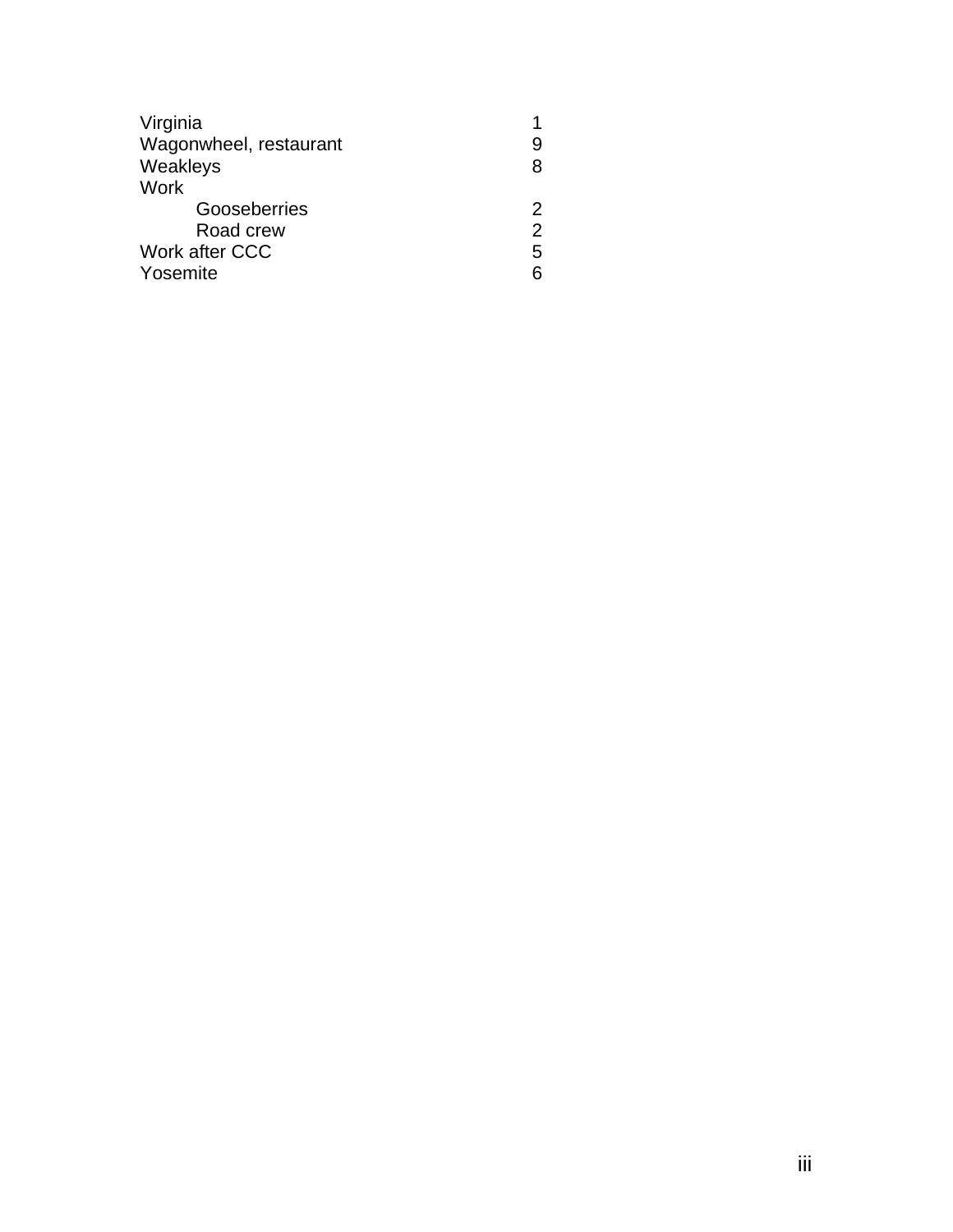## **Transcription**

CJ: Mr. Seery you've read the deed of gifts and that.

RS: Yes I did.

CJ: Ok, great, let's get started. When were you born and where?

RS: Boston, Massachusetts, July 13, 1914.

CJ: 1914. And what did your parents do?

RS: Well, my Mum, mother she was a housewife, and my father he was a expressman they call it, at that particular time they called them expressmen, which was primarily a delivery man.

CJ: Deliveryman? Do you remember the Great Depression hitting pretty hard?

RS: Oh yes.

CJ: And how did that affect your family?

RS: Well, uh, more or less during the Depression, my father, he was out of work. We went on I guess you call, dole system. And there we come up with uh, actually I moved to Virginia in 1929. And was working in a knitting mill, then I went to work for a candy factory. And then I was into the CCC.

CJ: And how did you find out about the CCC?

RS: It was advertised.

CJ: Uh huh.

RS: And of course I volunteers. I was taken and uh, sent to uh, I was accepted, sent to Fort Monroe. And we more or less indoctrinated at Fort Monroe. And we left Fort Monroe and was shipped to Elkton, Virginia in 1933, in May. And from uh there we were transported by trucks to, and all our equipment was transported from, transported to Big Meadows in May 15, 1933.

CJ: And when you got there, there was nothing there?

RS: When we were out at Big Meadows, there was nothing. Nothing, it was just black open space. And uh, we were informed I believe, for us, delivered all the equipment and everything, "Unroll the tent boys, there's your home." (laughing) And then uh, we immediately started pitching tents, because we had to have cover, and that's where you have to pitch the tents which were old 3 poled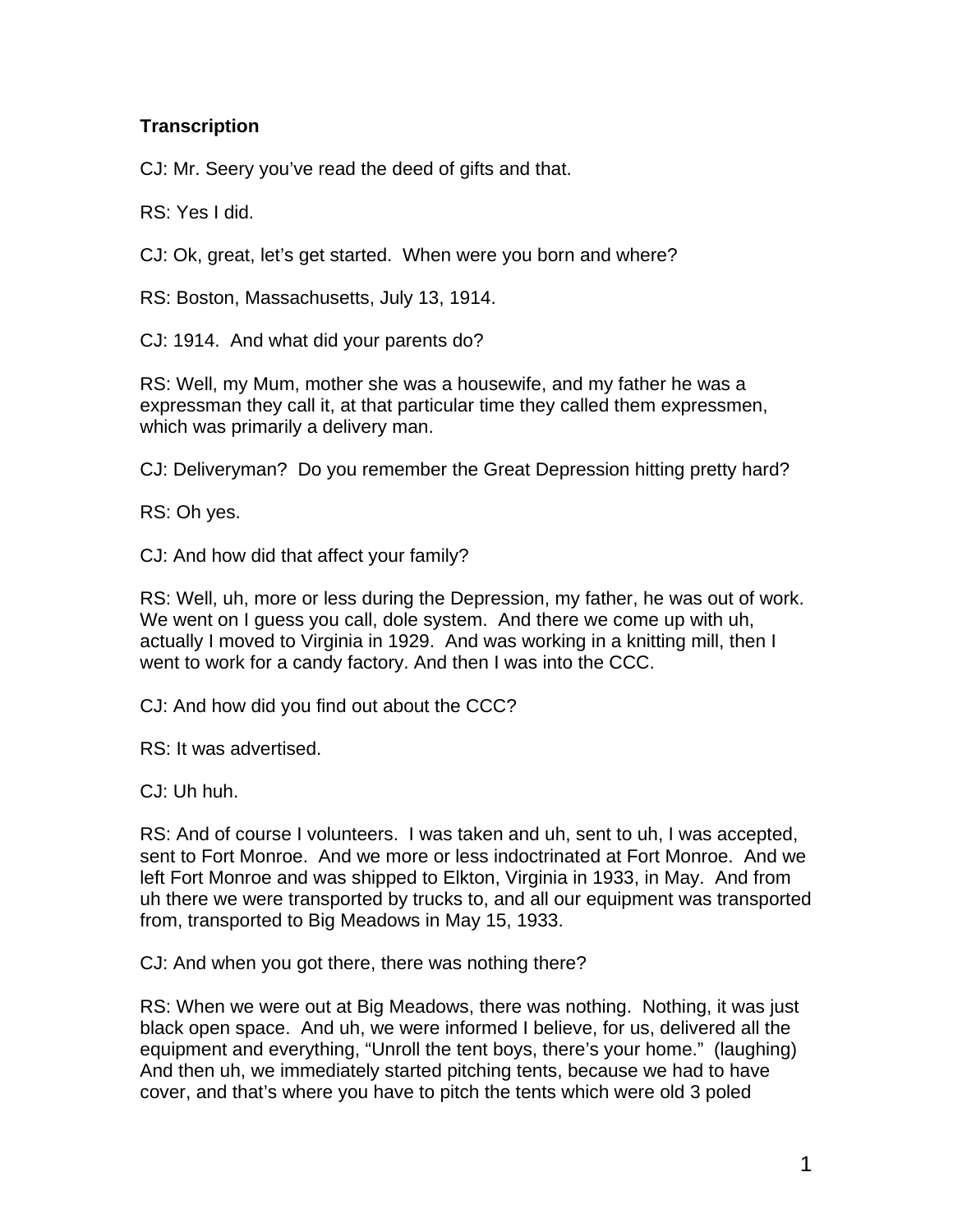hospital tents. We were told where the bunks were. We got our bunks, and they handed us a cloth, piece of cloth, which turned out to be a mattress cover. And they brought us bales of hay up and said "There's your mattress…and mattress cover."

CJ: Hmm.

RS: And uh, we used that as a mattress pad until…I really don't recall when we were more or less issued mattresses, but uh we were eventually uh, issued mattresses, and I don't think we issued mattresses until after they'd taken the tents, put the tents on wooden flooring, which was raised up by rock. And of course I have pictures of that also.

CJ: Mm hmm.

RS: And uh, then we more or less, prior to that time, in order to, if it rained or anything, why we had to put our bunk laid on rocks so it wouldn't sink in. (laughing). It was quite an experience.

CJ: It sounds like it. So your main jobs were constructing the buildings of the camp?

RS: Oh no, uh, no its uh, the barracks that were built were built by local contractors. 'Cause we still worked road gangs. I'm trying to think what the name of the berries were that uh, used to cause…

CJ: Gooseberries?

RS: Gooseberries. They had some crews doing gooseberries, some were doing uh, wood debark stations, and quite a few of us were on road gang. Blast the rock, pick the rock up. They uh, more or less the fencing that was, bordered the Skyline Drive now.

CJ: So that's what you did, helped with the roads?

RS: Uh huh. Helped build the roads, and blast out the sides and all. And, we had no equipment to lift with, so we loaded by hand.

CJ: Do you remember any problems with the army being in charge of the camps and the park service being in charge of the work? Were there ever any conflicts?

RS: If you want to cut it off for a second I'll tell you. I daren't repeat it.

CJ: I'll get you to talk again.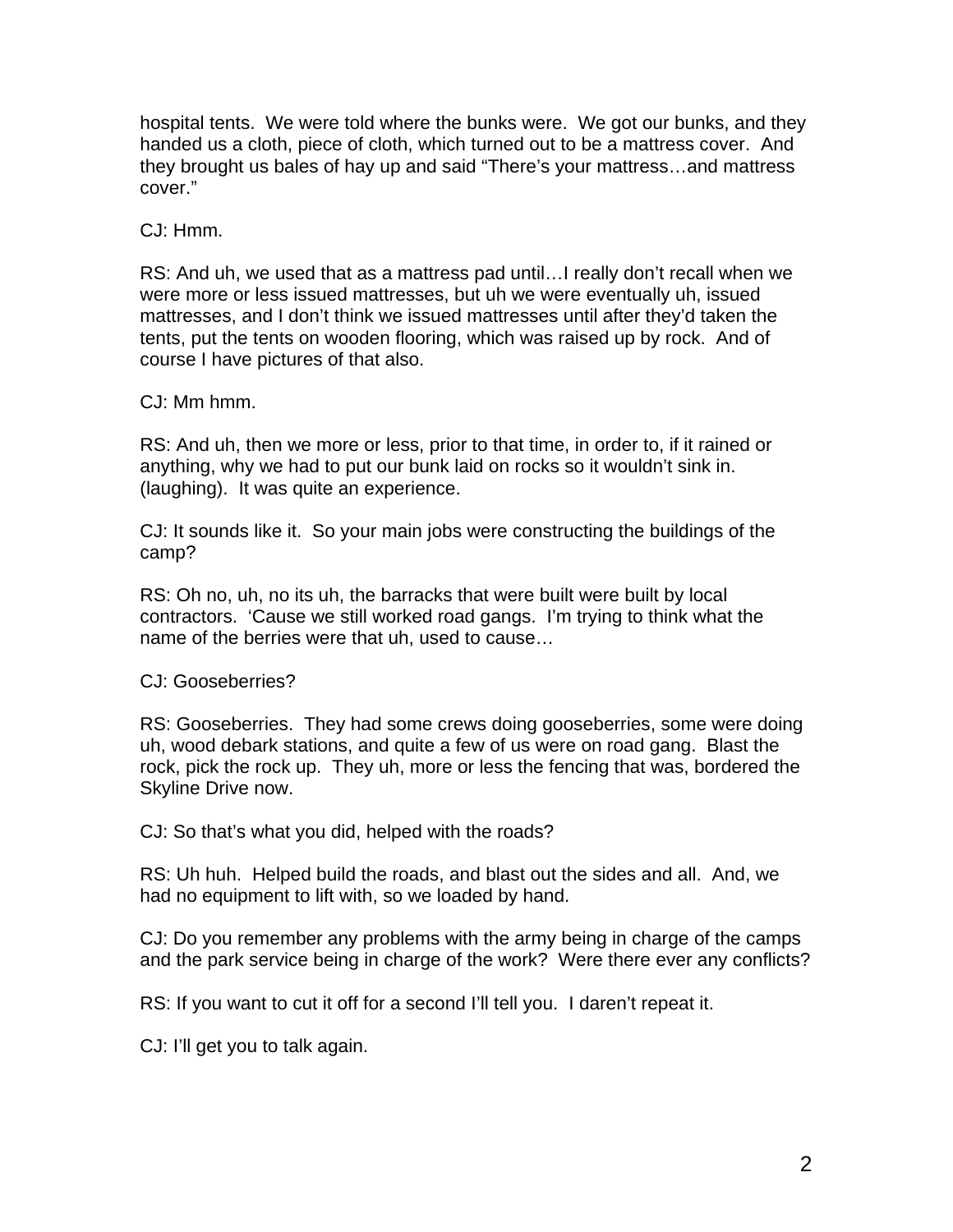RS: The group I was working on the road, we were transported over to vehicles, dump trucks, to a camp to a site where we were working at on the side of the road between Skyland and the Tunnel. In the cold. The only protection we had riding back and forth were the old army raincoats. We worked until quitting time, and Mr. Garth who happened to be the supervisor at that particular time said "Ok boys, lets go home." And we told Mr. Garth, "I'm sorry Mr. Garth, but we're not going back you know, on the truck." He said "You sure." We said "Yes sir, we are." Meanwhile, we did stock up a little bit of jelly and crackers and all, in the toolboxes, just in case we did have to spend the night. We also had uh, firewood available in case we had to stay. Not really stacked, that we realized positively we would get back. And it was dark when the finally the tow trucks that belonged to the Department of Interior came and got us. And we arrived back to camp, we weren't fed anything, because the galley had already been closed. And the reason for it was, primarily was, that some of the boys being transported in the covered trucks which belonged to the Department of the Interior, about 2 miles from the camp. And here we were being transported in open vehicles, or trucks, dump trucks that uh, be as it may, between Skyline Drive and, I mean Skyland and the Tunnel. But uh, that was the only time we had any problems with the Army and the Department of the Interior.

CJ: Did you ever go down to Luray or any of the local towns on the weekends?

RS: Beg pardon?

CJ: Did you go to the local towns?

RS: Oh yes, uh huh. We used to go to Stanley. We'd walk to Stanley, back and forth. Which I think is about 9 miles.

CJ: And what would you do down there?

RS: Well, the only thing we could do was just loiter around and get away from camp, that was all really. And of course some of the boys had girlfriends. And uh, they would take and go down on a typical weekend, and spend the weekend down there, course we'd, and one of the experiences I did, we had one time was, matter of fact it was the first trip we made to Stanley. On the way back, we designated this one place, at that particular time we didn't know what it was, but we spent the night out on the ground, and when we woke up, we were in a graveyard.

CJ: Hmm.

RS: But that didn't bother us, because after all we were young and we were flexible. But uh, it was was pretty good shock where we was laid down. I guess it was about 7 or 8 of us. And uh, after we got up in the morning, why we got back to camp in time for lunch, for dinner, for breakfast rather. So really was an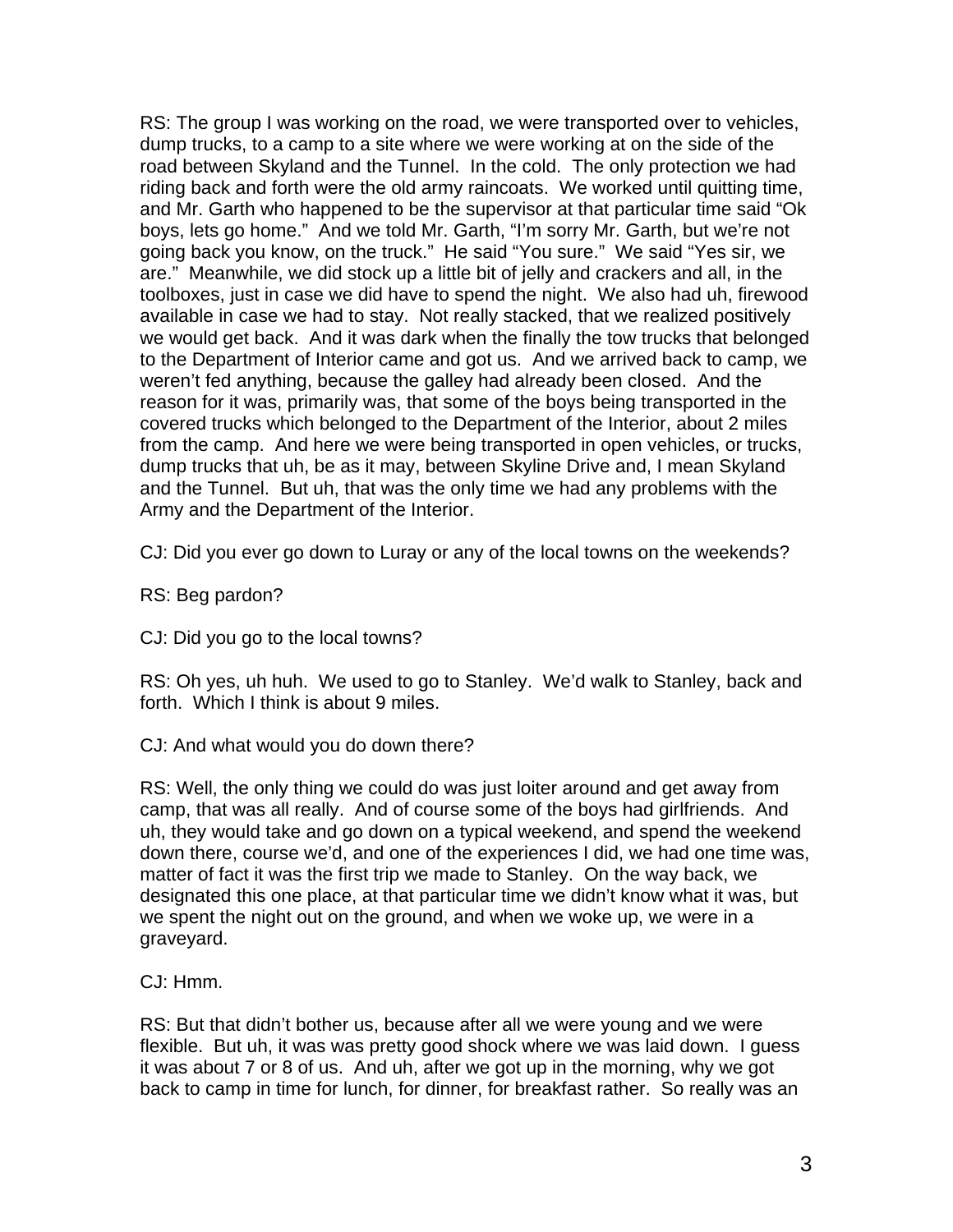experience we had. And uh, course I, one of the experiences we had also that, of course our boys, bathing facilities and all, which when we first got there was a spring, right below the camp there, and that was what we had for our bathing facilities. Course we had to bathe downstream away, because we used upstream for basic of needs of camp for water, to cook you know. The water was transported; we had no vehicles at that particular time to transport water, so we had a 5-gallon milk cans. That we got that from the spring, got the water from the spring, relayed, had relays from the spring up to the mess tent.

CJ: Mm hmm.

RS: And of course, we didn't know what dishes were. We had mess kits until the barracks, I mean the dining hall, or the mess hall was completed. And then of course, they start dishes and all. So.

CJ: Were all those buildings finished by the time you left?

RS: Oh yes. Uh huh.

CJ: How long did it take to put those up?

RS: Uh, I must, not be [  $\Box$  ]

CJ: Did you play any sports? Or…

RS: Oh yes, that was another experience we had. We had uh, boxing matches. In fact we went to uh, one boxing match we were transported to Fredricksburg. And we had a boxing match there. Fortunately we won that one. And then we had one at Sperryville, that's where I got my nose broke. (laughing) But uh, then we had a boxing match at uh, Sperryville, and we lost that one. So I was mad, it was [500 percent ]

CJ: Did you play football or anything else.

RS: Oh, glad you mentioned that. Football experience was, we had a lieutenant who was a graduate of VMI, and he had a list of contacts to get us football uniforms, which consisted of pads primarily, and pants. And now of course, the football shoes were another question, so he was bright enough, innovative that he said "I'll take care of that." He says "I can't get your size 'cause I don't know what they are, but we can arrange for that to be done." We took all our extra pair of shoes we had, took them to a shoemaker in Luray, and had cleats put on.

CJ: Huh, neat. So you had cleats put on your old shoes?

RS: Really. Uh huh. And uh he said, well he said, "I'll just put that down on my report as shoe repair."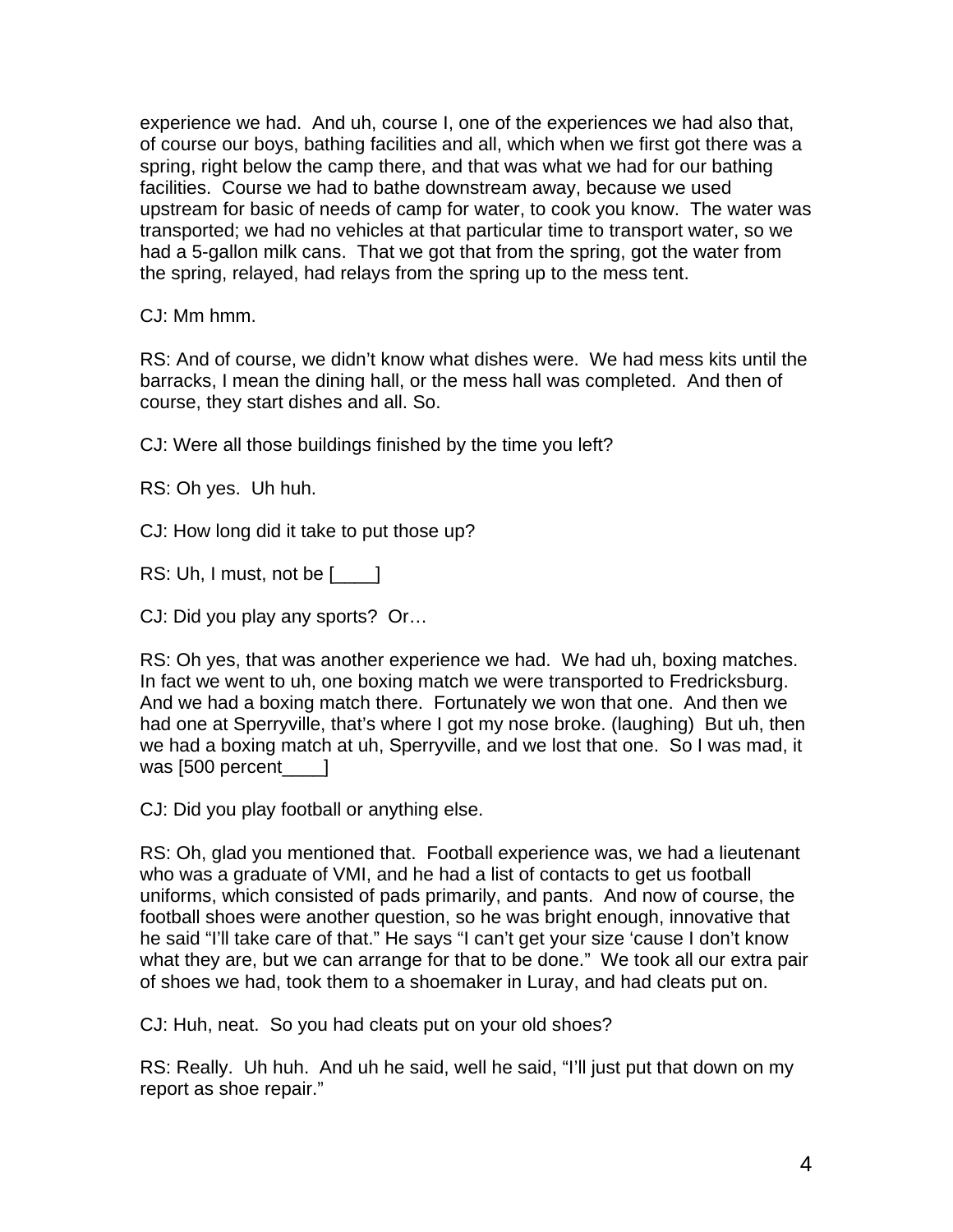CJ: Pretty innovative.

RS: Really. So.

CJ: So what did you do after you left, the camp.

RS: Oh, lets see, what did I do, uh, uh. '33, '34…I think I worked for, the person I used to work with, making candy, hard candy.

CJ: Mm hmm.

RS: And then I got an opportunity in '35 to go work the forklift. 'Til '36. In '36 I contracted lead poisoning. Because they used a lead in body construction work, on the car. I got lead poisoning, and I worked there about 3 or 4 months, no unions, so they said, "We don't need you." So I was gone.

CJ: Did you end up in the service then?

RS: What?

CJ: Were you in the service?

RS: Yes I was in the service. I volunteered for the, trying to think what they call it, that was [Maltese off-scan ??] school, and uh stationed out to Fort Riley, Kansas. And the program at that particular time was if you did, in other words if you didn't make the, or come up to it, then you'd be sent back. And of course I made it up until, I stayed there for 3 months and all of a sudden they said, "We have too many lieutenants. Really. So I had a choice of getting in or getting' out, so I went out, and uh, worked in the Post Office. And then I went in the Navy, stayed 'til the war, World War II ended and discharge you. It was February '46. And then I went back to work at the Post Office, retired at the Post Office. And uh, went to work at the School Board at Virginia Beach, then retired from that. End of story.

CJ: End of story. So what did you gain from the CCC?

RS: Uh, my good health really. I could of, a lot of my longevity, from being able to be outdoors and all as much as I did.

CJ: Would you do it all over again?

RS: What?

CJ: Would you do it all over again?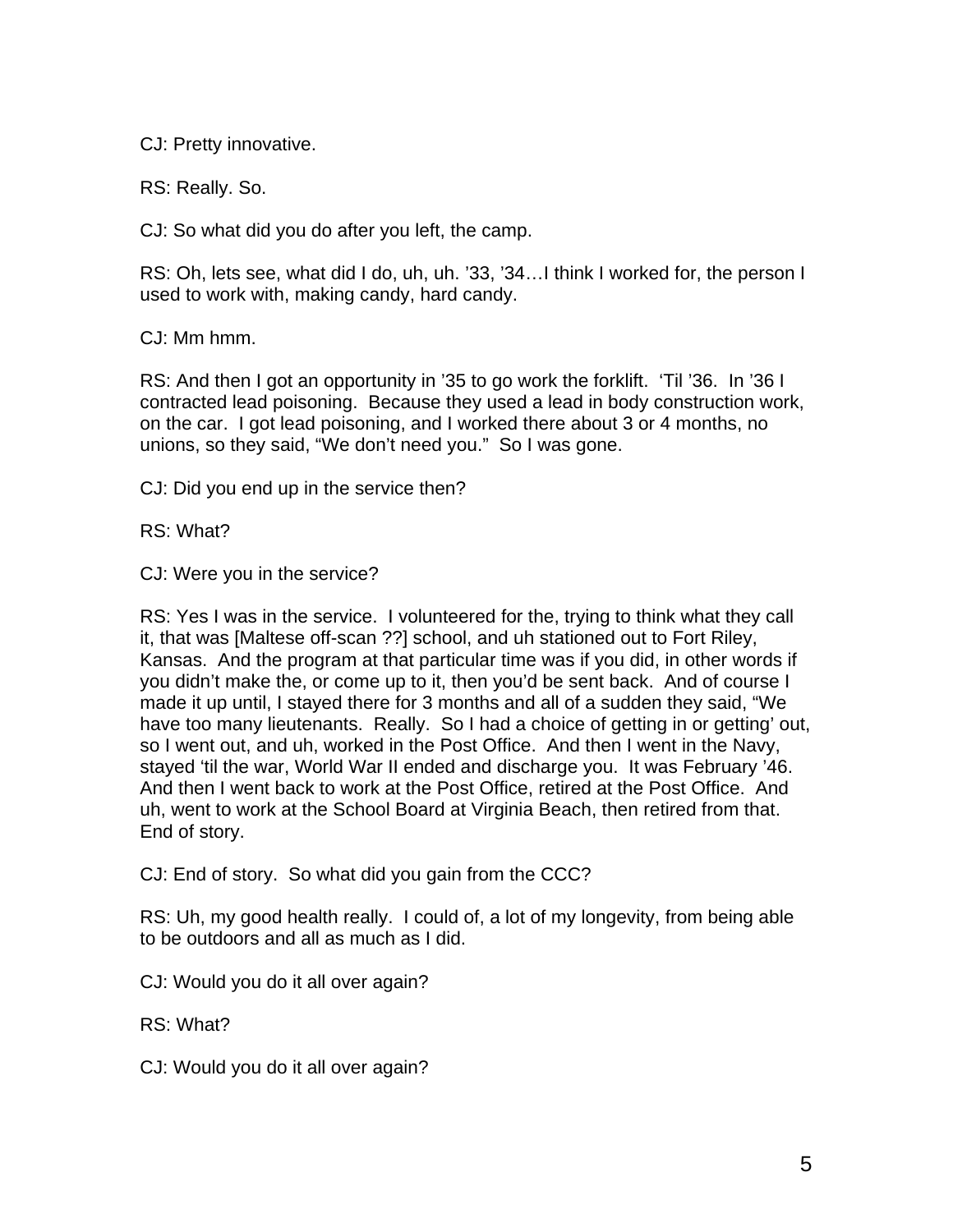RS: Yeah. I would, I really would. I mean, as I said it's uh and experience that I think every young person should get outdoors. I don't believe you have opportunities there now that you had then as far as that goes, really. To be outdoors.

CJ: Right.

RS: Now maybe at some of the larger parks. Like maybe Yosemite, or have acres and acres of land a breed elk ought to be re-established on. But I mean, in a, like this area here, I don't think would do much.

CJ: Right.

RS: Because I think we did it all. I mean I don't mean, I'm talking about the CC's through its entirety. But uh, other than that why I would do it over, if the conditions were the same.

CJ: Right.

RS: But in today's environment, I don't think you, that it could be established here.

CJ: Are there any other stories or anything you could think of, that you'd like to share?

RS: Well I guess more or less as you say, [2001]

Female: You should tell the story of Mr. Locksley.

RS: Huh?

Female: You should tell them the story of Mr. Locksley, and the guy with his booze, locked up in the kitchen.

RS: Well, I didn't hear what you said, really.

CJ: Mr. Locksley?

Female: Casian [\_\_\_\_] group. Uh, one of the boys come in with a bottle of liquor to be bought.

RS: Oh yeah. OK. Uh, we got, we got snowed in one particular winter of '33, and uh, I'm trying to think, which birthday was it? Anyway, uh, with the name of Childress, uh he was out of town, a local imbiber. And that was at the time at the time you could buy a pint for a dollar. Moonshine. Well, being snowed in and all, unable to get out, that particular day, we were at the barracks, and uh, Pete, Pete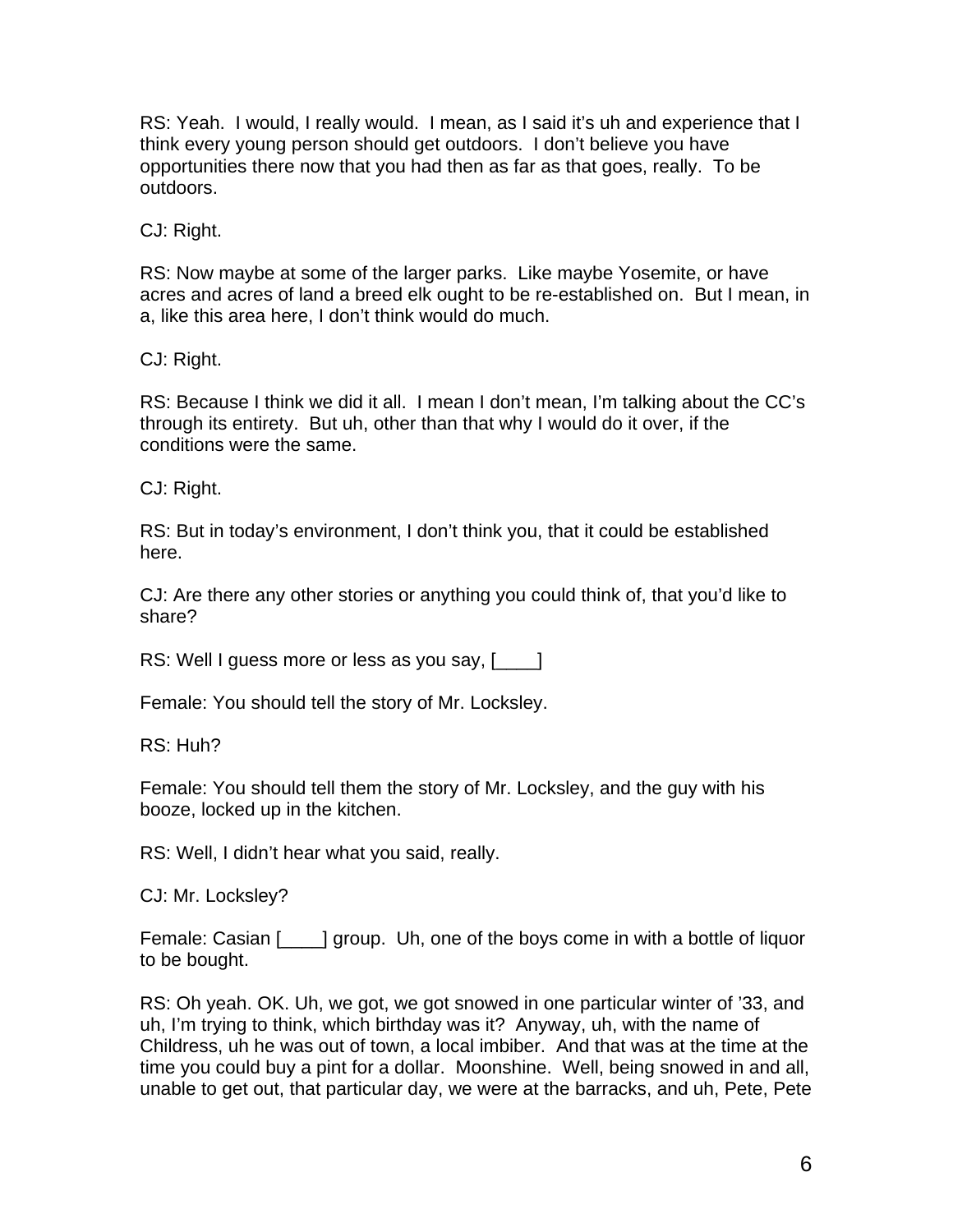Childress, Pete pulled out a pint of whiskey, and uh it belonged to Casian, who was a very religious person. He looked at and said, "Pete, let me have it." Well he knew Pete personally. And Pete let him have it, next thing you know, Locksley open the window and poured it out.

Female: Locksley asked him what he paid for it.

RS: Huh?

Female: Once he asked him what he paid for it.

RS: Well, I said Locksley asked him what he paid for it. And Pete told him he paid a dollar. So Locksley turned around, opened the window and poured his whiskey out and handed Pete a dollar. Fortunately, Pete couldn't, Locksley was much, a little bit bigger than Pete was, so Pete didn't like to argue. But he didn't take it all.

 $CJ:$  So it  $[$   $]$ ?

RS: That was wild. And uh, and uh, we had another boy there. We had a boxing match set up down to locals between us. Set up the Hoovers' camp. I guess if was for the Congressmen who happened to be visiting there, whoever it was, and uh, set up 3 different matches. We had one fellow, well the heavyweight, so we had one fellow, Lou Gritta**,** he uh, he was, we called him the Bull, and they had a heavyweight that they wanted to match up and the only one we could find would be Gritta Well we finally inveigled him into being able to go ahead and box. He said "Well I can't box." I told him to, oh use a few excesses to take him, force him into saying he would, so got him down there. And he had to get the poor guy's [\_\_\_\_] He never boxed in his life.

CJ: Hmm.

RS: And uh.

CJ: Do you remember any of the mountain residents?

RS: The what?

CJ: Any of the mountain residents? Any of the people that lived here?

RS: Oh, yeah.

CJ: Oh you did?

RS: Uh huh. Oh yeah. ….Yeah, these are all, these are all local pictures. That bottom row.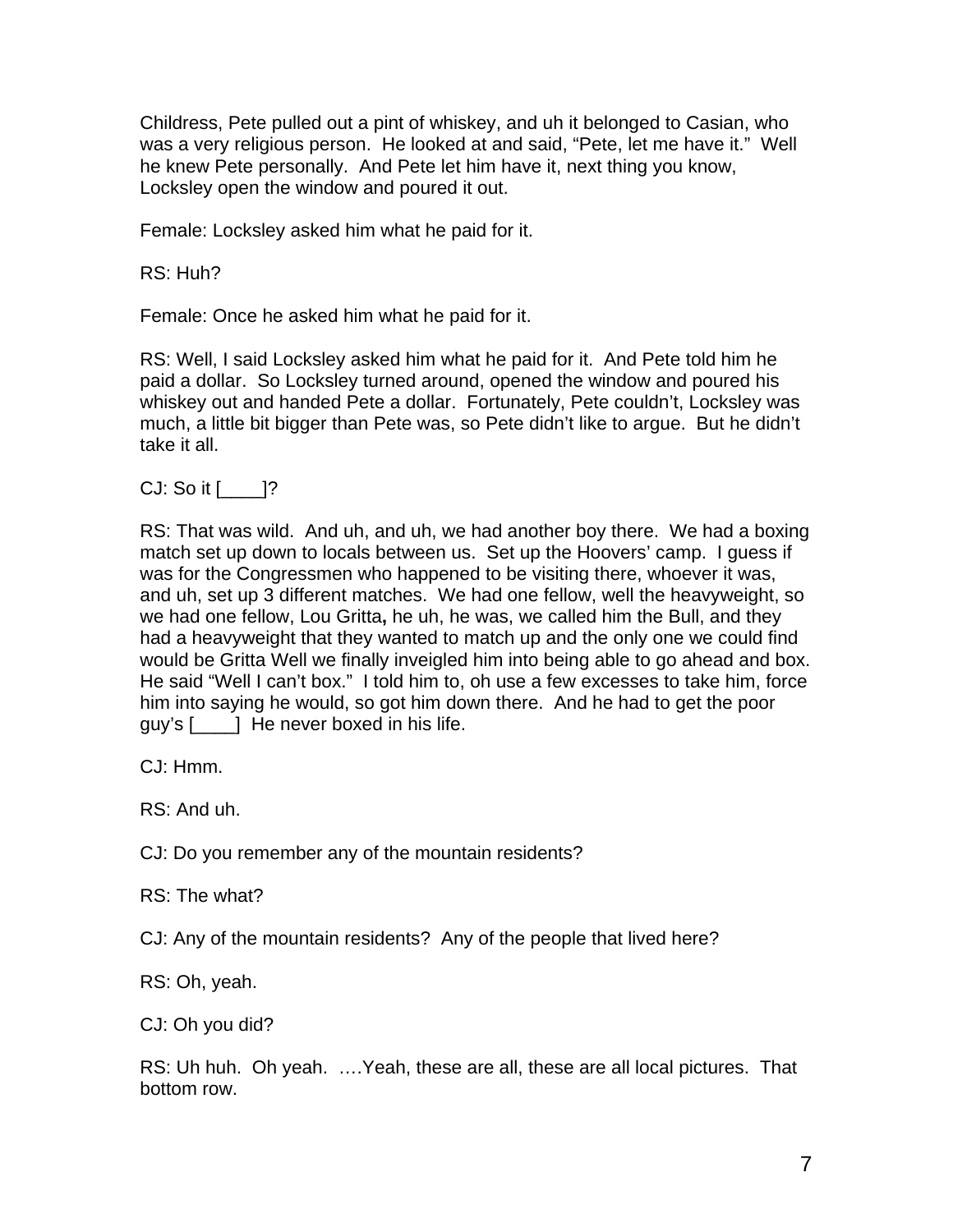CJ: Mm hmm.

RS: So here's a couple clowns in this one. But these are local residents here.

CJ: Were any of them Weakley's or Petits?

RS: What?

CJ: Weakley's or Petits?

RS: Oh yeah. Here's the Weakley's here. Yeah that's a Weakley, that's a Weakley there. Some of them I try to remember the names, it was a while back I lost contact with quite a few of them…Ok, I'll show you Pete. There's Pete right there. That's Pete.

CJ: Looks like you were the character.

RS: That's Pete.

CJ: Alright, well thank you so much.

RS: Uh huh, I made of copy of this.

CJ: You did? Tell me about that.

RS: Well, see that Mr. Garth had 2 children, 2 babies, 2 small children, and uh, we got talking to Mr. Garth one time. And he didn't have time, he said to milk the cow, and his wife didn't know how to milk the cow. So Pete said, "I know how to milk a cow." So, Mr. Garth told Pete, said "Alright," he said, "You want to, you go milk the cow, morning and night, and evening. And he had, drink all the milk you want. So uh, Pete asked me "Do you know how to milk a cow?" I said "No," "Well come on I'll show you how." And so we went up, and Mr. Garth only had this one cow, and uh, that's right in back of camp. He had a house right in back of the camp. And uh, Pete said well show me how to milk a cow. And we had all the milk we could drink. We'd milk the cow and put it in bottles and put it in the springhouse. And that's how they kept, that's how they kept the milk cold, in the springhouse.

CJ: Mm hmm.

RS: You know all about that:?

CJ: Mm hmm. I'm from Luray.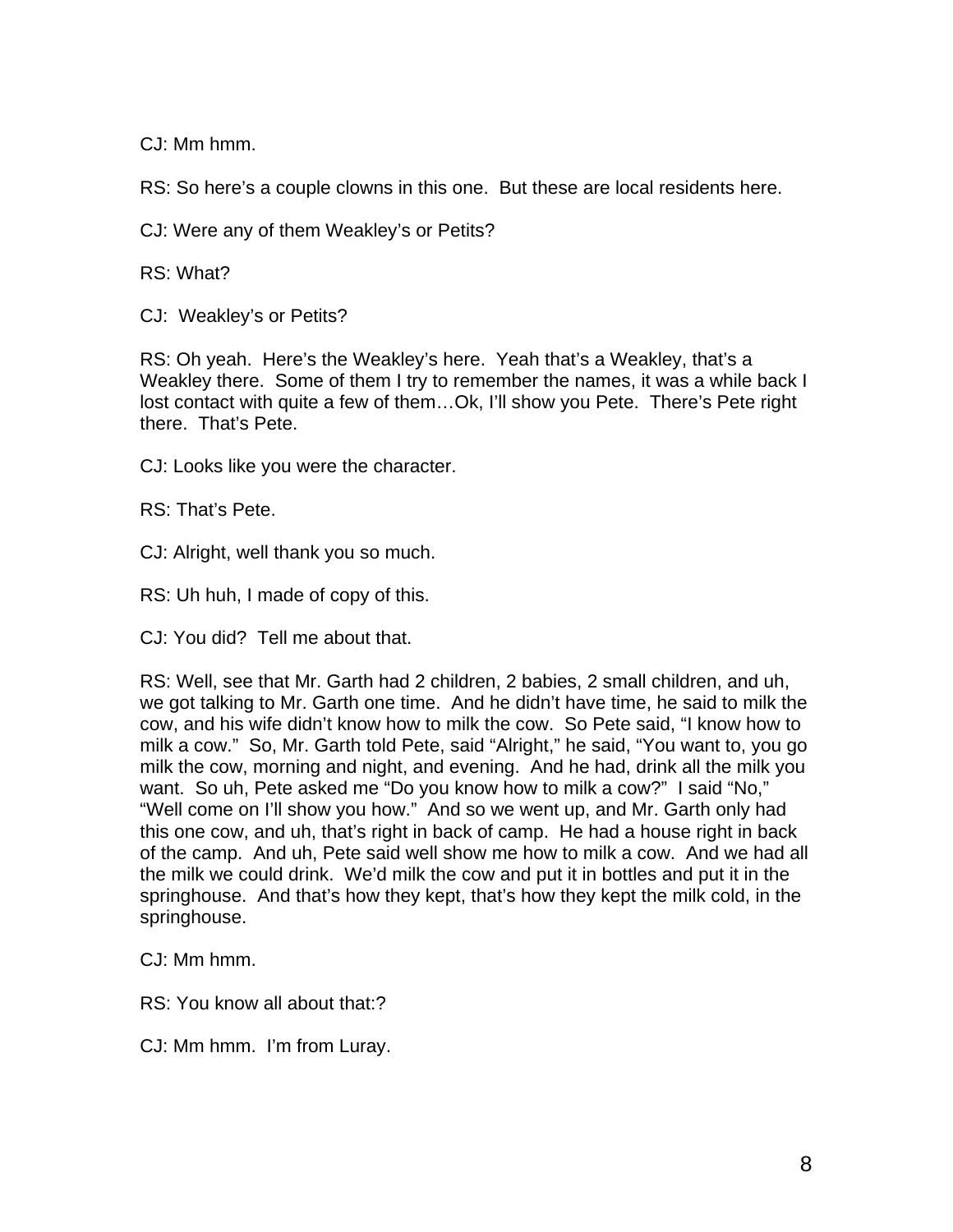RS: Oh really? Oh heck, I didn't know that. Well then you know what I'm talking about.

CJ: Yep. I sure do.

RS: What was his, what's that boy's name that I came up here to see that drove that truck up here? And uh, he uh, lived in Luray.

CJ: Batmen?

RS: Huh?

CJ: Batmen?

RS: No, he's local, he's lived here all his life. He drove a truck. Lohr. L-O-H-R. Lohr. Yeah. Troy Lohr. I come up here a few times, and I really got embarrassed. I remember, where he lived and all, and I went up there and a woman, lady answered the door, and uh, I said does Troy Lohr live here? Said "No, say he did, but he just passed away." They just buried him. Now I tell you. I can tell you if you want this record, how this thing, how this reunion got started.

CJ: Sure, I'd love to hear.

RS: Well, I can't recall the exact date, but it had to be after '35, '36, might have been '37, and [A\_\_\_\_] Casian and some of the boys that uh, lived in Richmond area, they go up, primarily most of the nucleus of the Camp number 2 at Big Meadows was from Richmond, the surrounding areas and up the Neck area. And uh, then uh, later on groups came from the Western part of the state, like Lynchburg, Danville, and Roanoke. And they were the nucleus of Camp number 2 at Big Meadows. And uh, Aaron Locksley was a pretty good organizer. Uh, so uh get in contact with me, and get in contact with some of the boys that was local, the Neck boys. And we made it uh, the Wagonwheel be the third place. We …

CJ: You were telling me about the Wagonwheel earlier.

RS: Uh huh, and uh that's really when it got started, in the late '30s. And uh after a while, it really got to a point where, large enough, that we decided we were going to take this up, meeting in Luray at the Mimslyn Inn Hotel.

CJ: Mm hmm.

RS: And from of course, there on, why it just expanded itself. It got further and further away. But after it was organized or set up in uh, the Wagonwheel on Petersburg Pike.